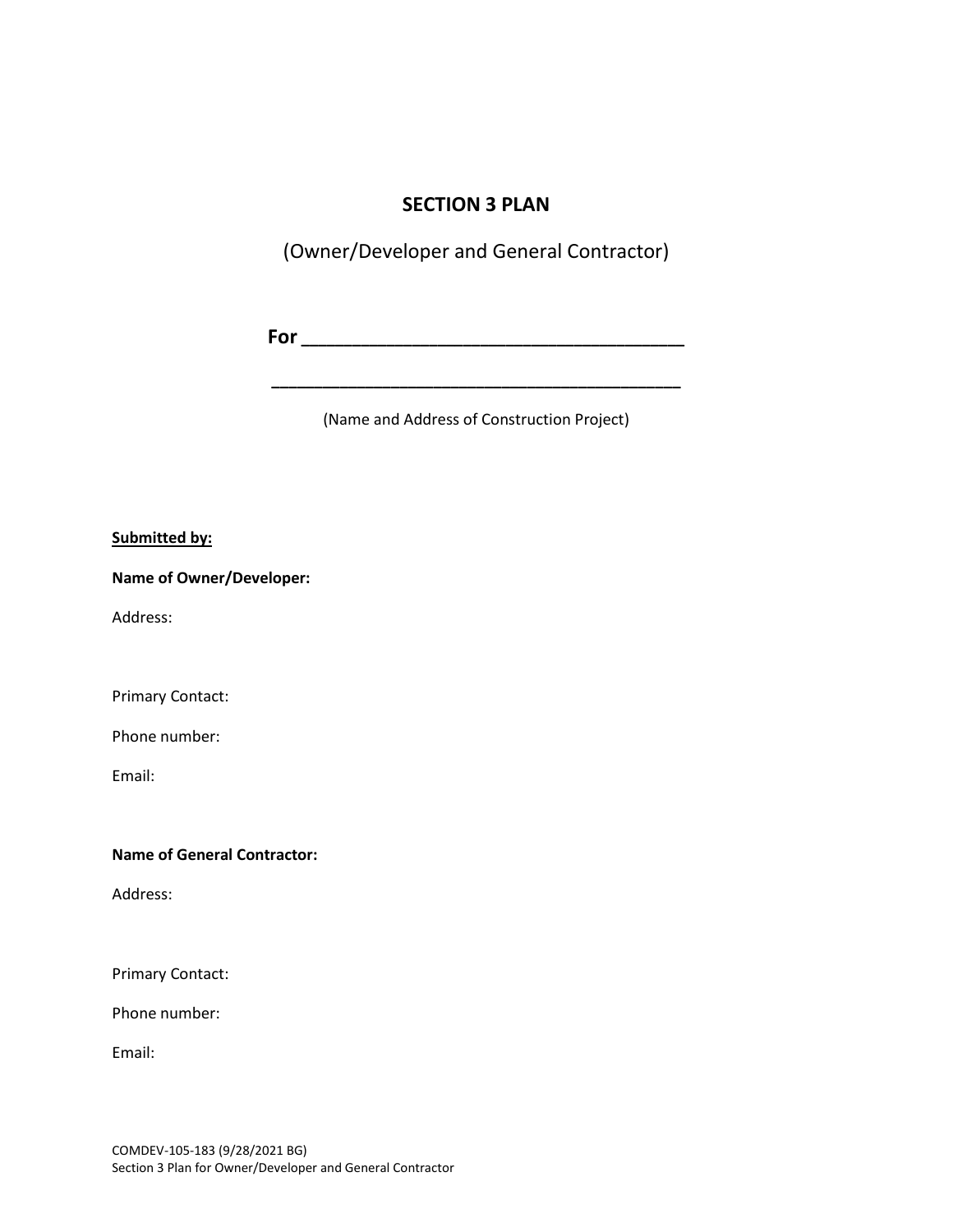# **General Statement**

, as the owner/developer, and  $\qquad \qquad$  , as the general contractor are committed to comply with the Section 3 act, the Section 3 regulations, and the City of Grand Rapids Section 3 Guidelines. It is our desire to work together to ensure compliance, to the greatest extent feasible, through the awarding of contracts for work and services to Section 3 Businesses, and to provide employment and training to Section 3 Workers. We commit to include the Section 3 clause in the construction contract and all subcontracts. All subcontractors interested in submitting bids for contracts will be informed of the Section 3 requirements and goals. We agree to provide the City of Grand Rapids with copies of all bids received in response to the invitation to bid and copies of all contracts awarded in excess of \$100,000.00.

# **Goals**

#### **Contracting:**

To demonstrate compliance with Section 3 regulations, it is desirous to award at least 10 percent of the total dollar amount of all Section 3 covered contracts for building trades work, and, at least 3 percent of the total dollar amount of all other Section 3 covered contracts (i.e., professional services) to Section 3 Business Concerns.

| Dollar amount of the construction contract: |  |
|---------------------------------------------|--|
| 10% of the total contract is:               |  |
| 3% of the total contract is:                |  |

If we do not feel it is feasible to meet the minimum goals set forth above, we will be prepared to demonstrate why it was not possible.

# **Employment and Training:**

To demonstrate compliance with Section 3 regulations, it is desirous for **Section 3 Workers to provide at least 25%** of all project labor hours and **Targeted Section 3 Workers to provide at least 5%** of all project labor hours. We agree to provide information regarding labor hours as a part of this plan.

A concerted effort will be made to meet the goals in this plan. If the goals are not met, we agree to provide an explanation of challenges in meeting the goals described in this plan, and documentation of our efforts to reach these goals.

These goals are affirmed: Initials: (Owner/Developer) \_\_\_\_\_\_\_\_ (General Contractor) \_\_\_\_\_\_\_\_\_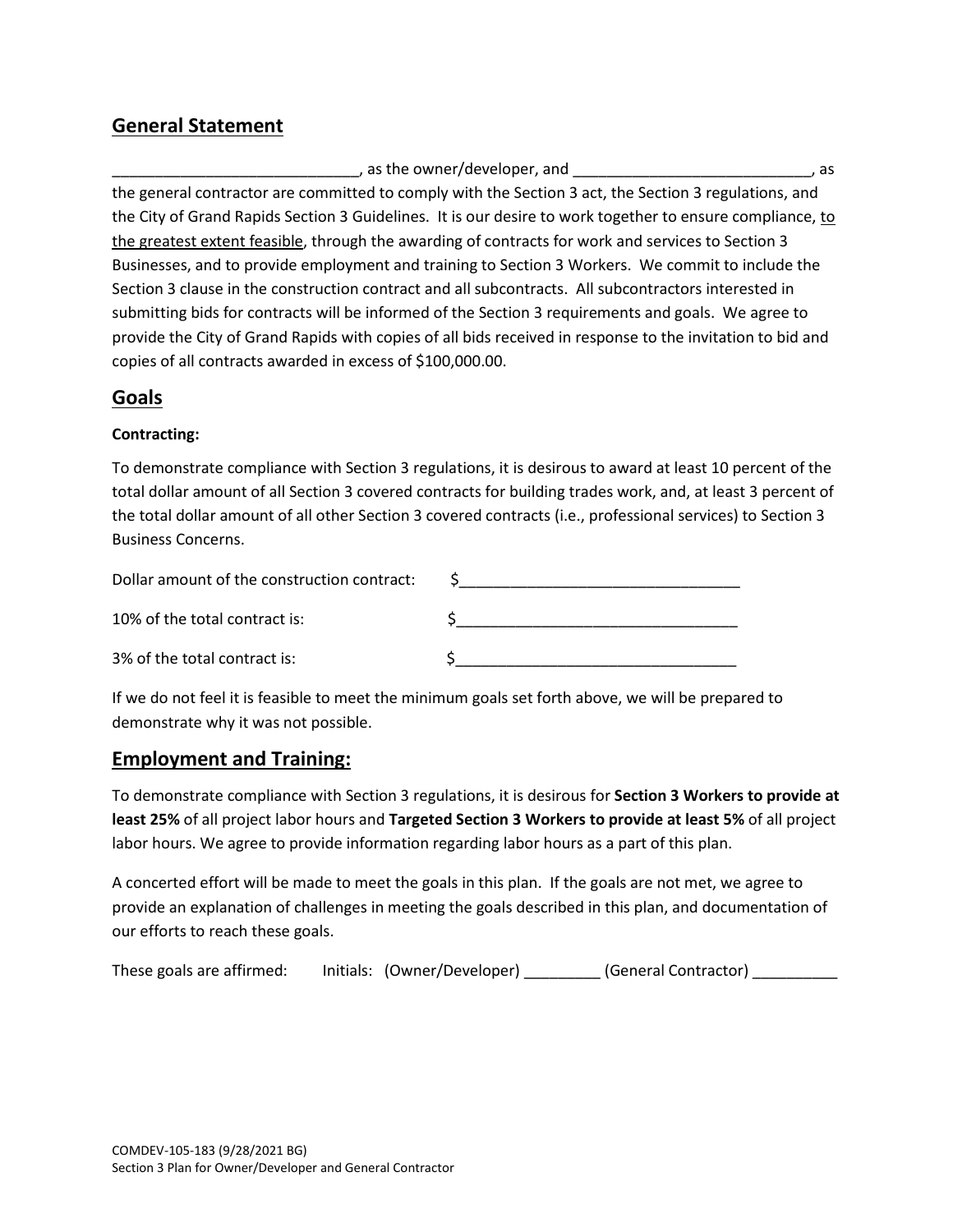# **Definitions**

Low-income means income at or below 80% of Area Median Income (AMI)

Very low-income means income at or below 50% of AMI

A Section 3 Worker is, or when hired in the past five years was:\*

- A low- or very low-income individual (use individual income not household income); or
- A YouthBuild participant; or
- Someone employed by a Section 3 Business Concern

\*If worker was hired prior to 11/30/2020, then income as of hire date cannot be used and only current income can be used.

A Targeted Section 3 Worker is a Section 3 Worker who is:

- Someone employed by a Section 3 Business Concern; or
- Who currently fits or when hired fit one of the following definitions, as documented in the previous five years:
	- $\circ$  Living within the service area of the neighborhood of the project (i.e. within one mile of the project); or
	- o A YouthBuild participant

A Section 3 Business Concern is, documented within the last six-month period:

- 51% or more owned/controlled by low- or very low-income persons; or
- > 75% of labor hours performed over prior three-month period are performed by low- or very low-income workers; or
- 51% or more owned/controlled by current residents of public housing or Section 8 residents

ALL labor hours performed by a Section 3 Business Concern count as BOTH Targeted Section 3 Labor hours AND regular Section 3 labor hours.

### **Outreach**

We are committed to conduct an aggressive outreach campaign to make Section 3 Businesses and Section 3 Residents aware of contracting and employment opportunities in connection with this Section 3 Covered Project. Efforts will include, but are not limited to:

- Publication of opportunities in the Grand Rapids Press or other local newspapers.
- Publication of opportunities with Michigan Works.
- Inviting Section 3 Business Concerns to relevant bidding opportunities.
- Use of signage at the project site and flyers posted in the neighborhood and surrounding areas.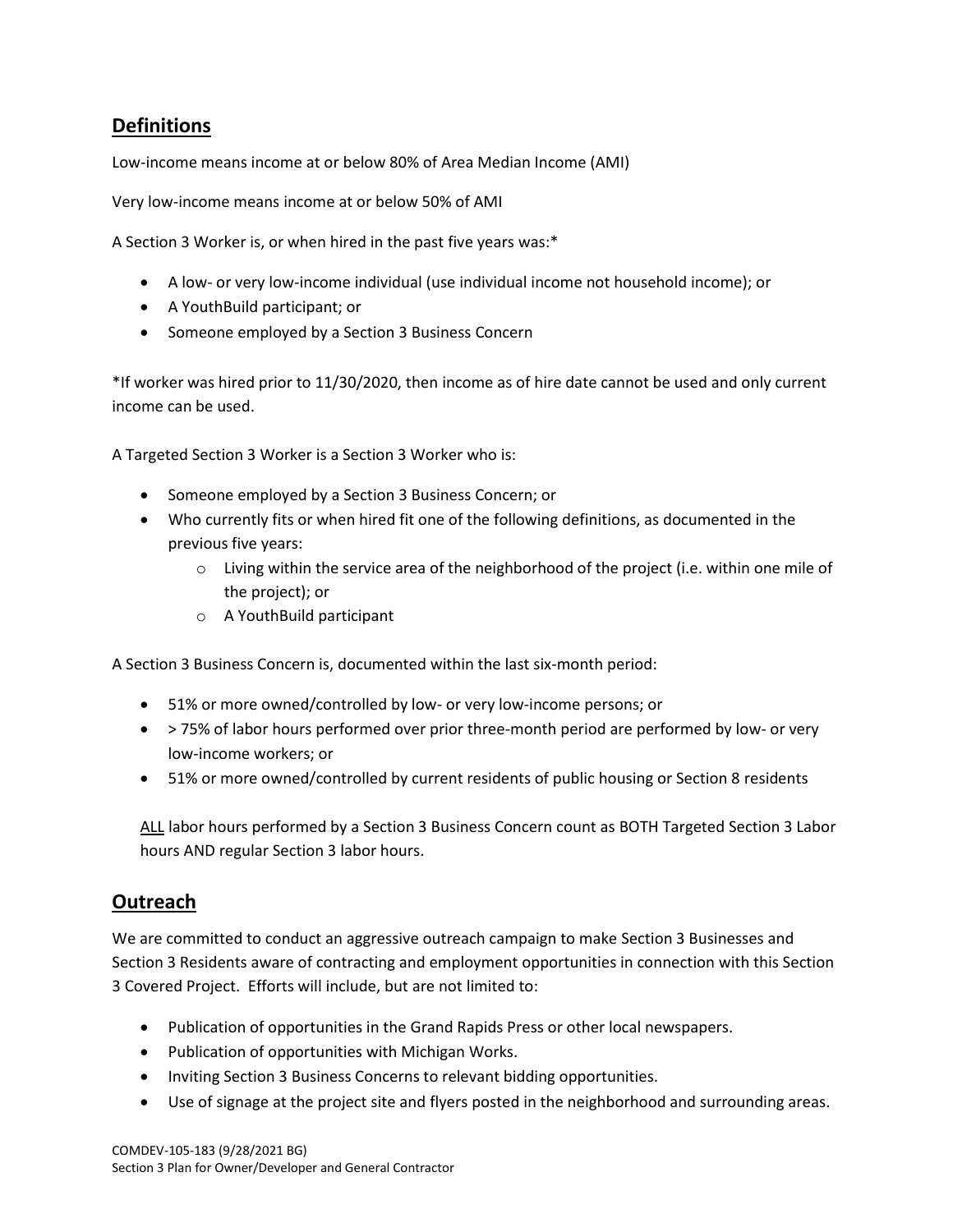- Notification to the Grand Rapids Housing Commission, Grand Rapids Area Coalition to End Homelessness, and other appropriate organizations.
- Notification of potential bidding opportunities, training, or employment opportunities to Neighborhood and Non-profits groups servicing low-income persons.
- Communicating opportunities to contractor and trade organizations, employment agencies, and career centers.

It is not required to include all of these methods in a Section 3 implementation strategy. However, a robust strategy that makes a good faith effort to meet the objectives stated in this plan is expected. The City of Grand Rapids reserves the right to request documentation of efforts made (e.g. proof of advertisement in local newspapers, flyers, and other modes of communications) in order to meet Section 3 goals at any time.

# **Project Neighborhood Area**

The project neighborhood area is: \_\_\_\_\_\_\_\_\_\_\_\_\_\_\_\_\_\_\_\_\_\_\_\_\_\_\_\_\_\_\_\_\_\_\_\_\_\_\_\_\_\_\_\_\_\_.

This area will be the primary focus of all outreach attempts.

### **Section 3 Coordinator**

Name:

Contact information:

This person will serve as the main point of contact for all Section 3 related issues on behalf of the owner, general contractor, and subcontractors.

#### **Reporting**

We agree to provide the City of Grand Rapids the following documentation after the Section 3 qualified project is substantially completed, and will freely submit this information at any time if requested by the City.

- City of Grand Rapids Section 3 Summary Report
- Contract and Subcontract Activity Report

### **Attachments**

The following attachments are incorporated into and made a part of this Section 3 Plan:

- Attachment 1: Section 3 Clause to be included in all contracts
- Attachment 2: Estimated Section 3 Labor Hours Needed for Section 3 Covered Project (Owner/Developer)
- Attachment 3: Estimated Section 3 Labor Hours Needed for Section 3 Covered Project (Prime/General Contractor) *(Not necessary if Owner/Developer is acting as the General Contractor)*
- Attachment 3: Outreach to Solicit Bids from Section 3 Businesses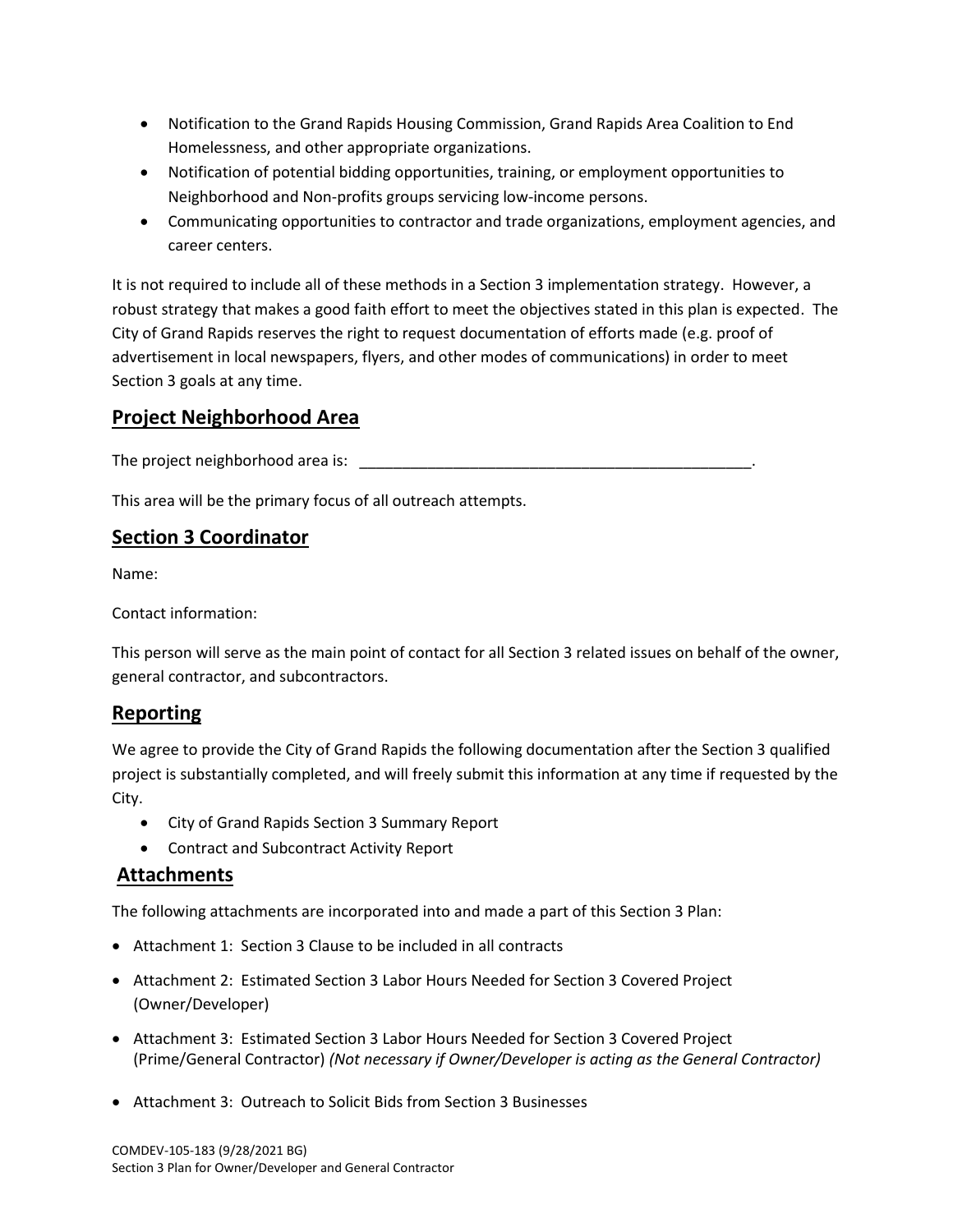## **Submitted to the City of Grand Rapids**

| Owner/Developer:                                                                             |  |
|----------------------------------------------------------------------------------------------|--|
| <u> 1980 - Johann John Stone, mars et al. (b. 1980)</u><br>(Print/type name of organization) |  |
| (Print/type name and title)                                                                  |  |
|                                                                                              |  |
|                                                                                              |  |
| <b>General Contractor:</b>                                                                   |  |
| (Print/type name of organization)                                                            |  |
| (Print/type name and title)                                                                  |  |
|                                                                                              |  |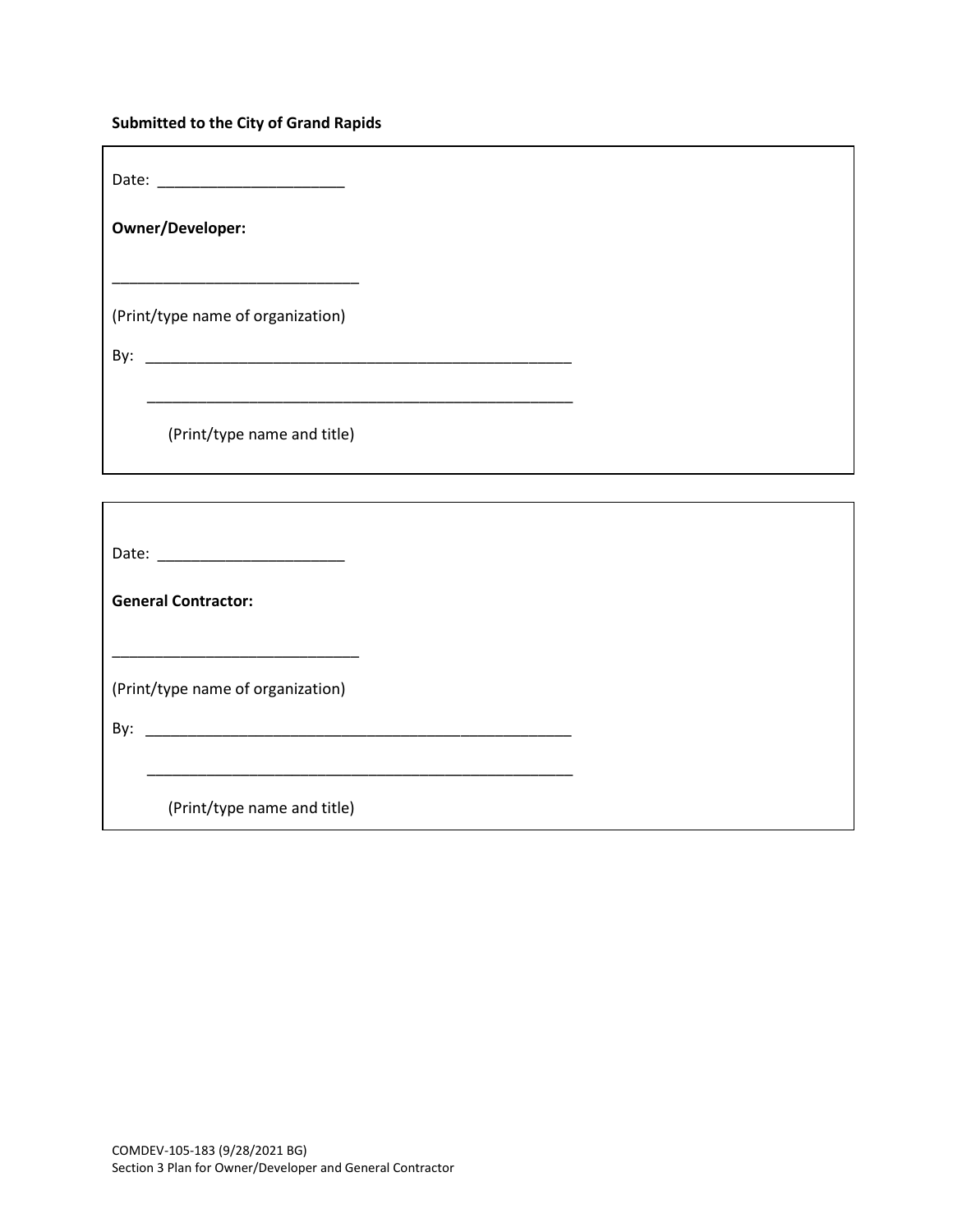# **Attachment 1: Section 3 Clause**

All Section 3 covered contracts shall include the following clause (referred to as the "Section 3 Clause"):

- A. The work to be performed under this Agreement is subject to the requirements of Section 3 of the Housing and Urban Development Act of 1968, as amended, 12 U.S.C. 1701u (Section 3). The purpose of Section 3 is to ensure that economic opportunities, most importantly employment, generated by certain HUD financial assistance shall be directed to low- and very low-income persons, particularly those who are recipients of government assistance for housing or residents of the community in which the Federal assistance is spent.
- B. The parties to this contract agree to comply with HUD's regulations in 24 CFR Part 75, which implement Section 3. As evidenced by their execution of this Agreement, the parties to this Agreement certify that they are under no contractual or other impediment that would prevent them from complying with the part 75 regulations.
- C. The contractor agrees to send to each labor organization or representative of workers with which the Subrecipient has a collective bargaining agreement or other understanding, if any, a notice advising the labor organization or workers' representative of the Subrecipient's commitments under this Section 3 clause and will post copies of the notice in conspicuous places at the work site where both employees and applicants for training and employment positions can see the notice. The notice shall describe the Section 3 preference, shall set forth minimum number and job titles subject to hire, availability of apprenticeship and training positions, the qualifications for each; and the name and location of the person(s) taking applications for each of the positions; and the anticipated date the work shall begin.
- D. The contractor agrees to include this Section 3 clause in every contract subject to compliance with regulation in 24 CFR Part 75, and agrees to take appropriate action, as provided in an applicable provision of the contract or in this Section 3 clause, upon a finding that the contractor is in violation of the regulation in 24 CFR Part 75. The Subrecipient shall not contract with any contractor where the Subrecipient has notice or knowledge that the contractor has been found in violation of the regulations in 24 CFR Part 75.
- E. The contractor will certify that any vacant employment positions, including training positions, that are filled (1) after the Subrecipient is selected but before the Agreement is executed, and (2) with persons other than those to whom the regulations of 24 CFR Part 75 require employment opportunities to be directed, were not filled to circumvent the Subrecipient's obligations under 24 CFR Part 75.
- F. Noncompliance with HUD's regulations in 24 CFR part 75 may result in sanctions, termination of this contract for default, and debarment or suspension from future HUD assisted contracts.
- G. With respect to work performed in connection with section 3 covered Indian housing assistance, section 7(b) of the Indian Self-Determination and Education Assistance Act (25 U.S.C. 450e) also applies to the work to be performed under this contract. Section 7(b) requires that to the greatest extent feasible (i) preference in the award of contracts and subcontracts shall be given to Indian organizations and Indian-owned Economic Enterprises. Parties to this contract that are subject to the provisions of section 3 and section 7(b) agree to comply with section 3 to the maximum extent feasible, but not in derogation of compliance with section 7(b).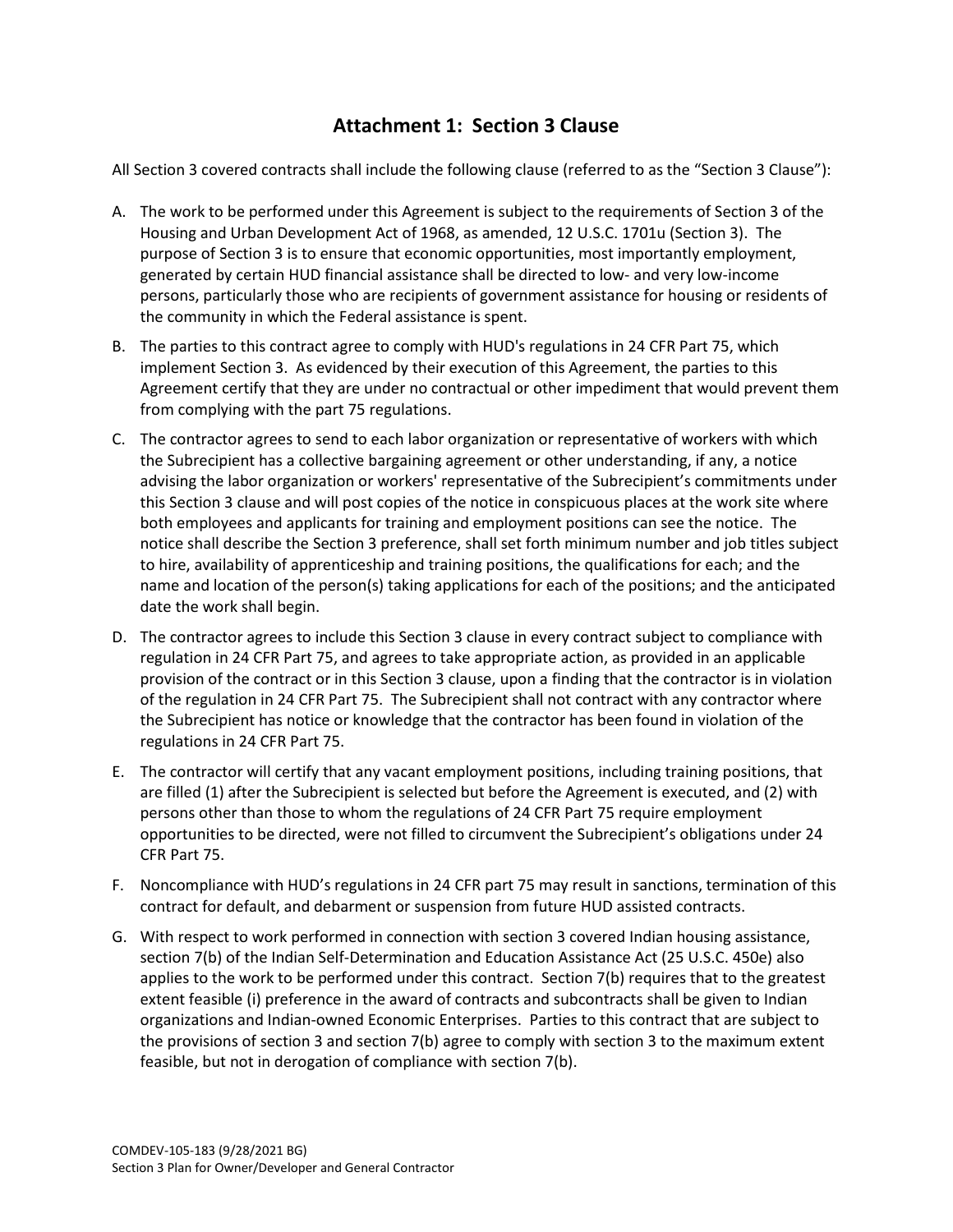# **Attachment 2:**

# **Estimated Section 3 Labor Hours Needed for Section 3 Covered Project (Owner/Developer)**

| <b>Name of Company</b> |  |
|------------------------|--|
| <b>Project Name</b>    |  |
| <b>Period Covered</b>  |  |
| <b>Date Submitted</b>  |  |

| <b>Job Category</b> | <b>Estimated</b><br><b>Total Labor</b><br><b>Hours Needed</b><br>for Project by<br><b>Job Category</b> | <b>Estimated</b><br><b>Section 3</b><br>Labor Hours by<br><b>Existing</b><br><b>Section 3</b><br><b>Employees</b> | Number of<br><b>Labor Hours</b><br><b>Needed from</b><br><b>Additional</b><br><b>Section 3</b><br><b>Employees Not</b><br><b>Yet Hired</b> | <b>Estimated</b><br><b>Targeted</b><br><b>Section 3</b><br>Labor Hours by<br><b>Existing</b><br><b>Targeted</b><br><b>Section 3</b><br><b>Employees</b> | Number of<br><b>Labor Hours</b><br><b>Needed from</b><br><b>Additional</b><br><b>Targeted</b><br><b>Section 3</b><br><b>Employees Not</b><br><b>Yet Hired</b> |
|---------------------|--------------------------------------------------------------------------------------------------------|-------------------------------------------------------------------------------------------------------------------|--------------------------------------------------------------------------------------------------------------------------------------------|---------------------------------------------------------------------------------------------------------------------------------------------------------|---------------------------------------------------------------------------------------------------------------------------------------------------------------|
|                     |                                                                                                        |                                                                                                                   |                                                                                                                                            |                                                                                                                                                         |                                                                                                                                                               |
|                     |                                                                                                        |                                                                                                                   |                                                                                                                                            |                                                                                                                                                         |                                                                                                                                                               |
|                     |                                                                                                        |                                                                                                                   |                                                                                                                                            |                                                                                                                                                         |                                                                                                                                                               |
|                     |                                                                                                        |                                                                                                                   |                                                                                                                                            |                                                                                                                                                         |                                                                                                                                                               |
|                     |                                                                                                        |                                                                                                                   |                                                                                                                                            |                                                                                                                                                         |                                                                                                                                                               |
|                     |                                                                                                        |                                                                                                                   |                                                                                                                                            |                                                                                                                                                         |                                                                                                                                                               |
|                     |                                                                                                        |                                                                                                                   |                                                                                                                                            |                                                                                                                                                         |                                                                                                                                                               |
|                     |                                                                                                        |                                                                                                                   |                                                                                                                                            |                                                                                                                                                         |                                                                                                                                                               |
|                     |                                                                                                        |                                                                                                                   |                                                                                                                                            |                                                                                                                                                         |                                                                                                                                                               |
|                     |                                                                                                        |                                                                                                                   |                                                                                                                                            |                                                                                                                                                         |                                                                                                                                                               |

#### **If no new job opportunities will be available during this project, state the reason below:**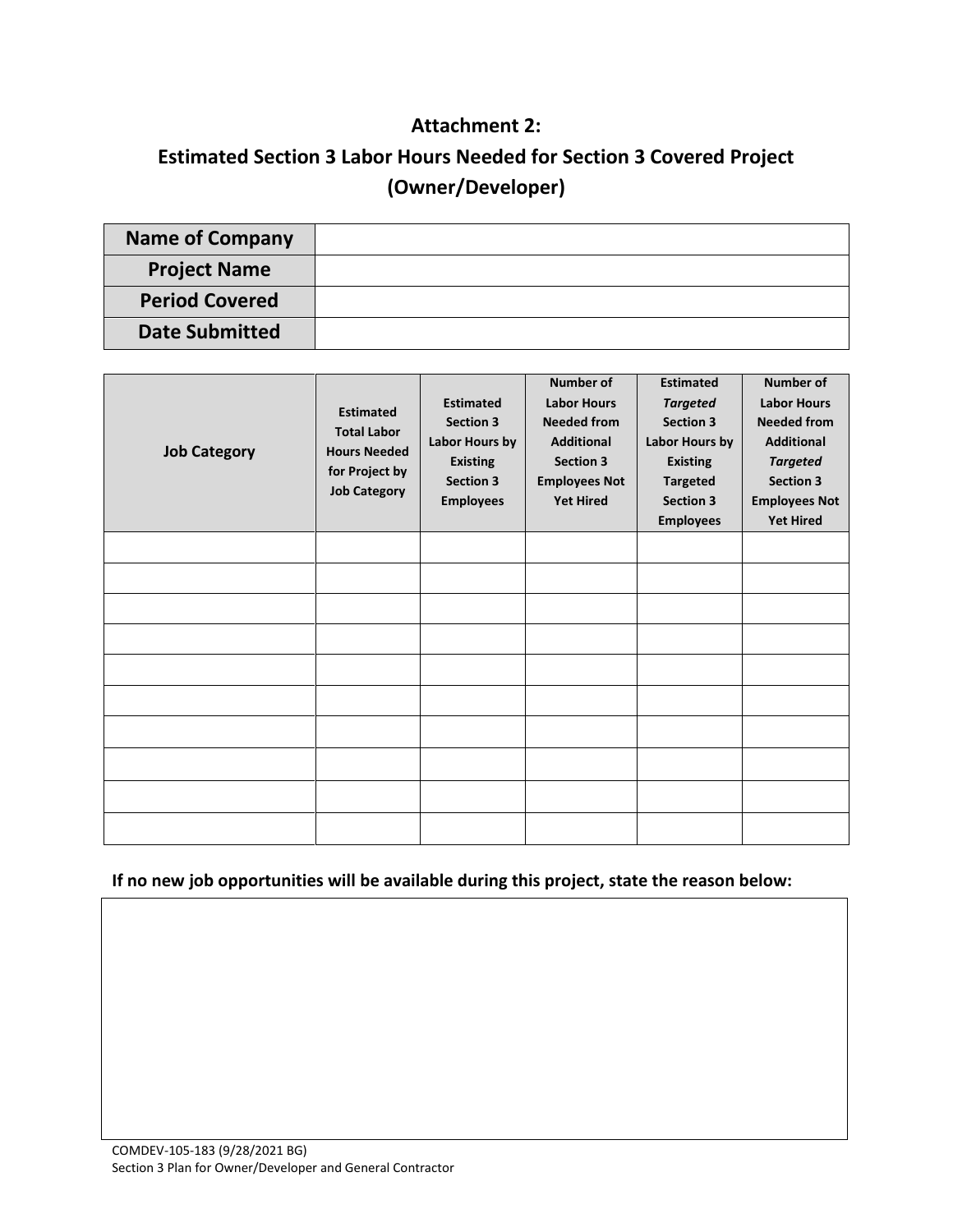# **Attachment 3:**

# **Estimated Section 3 Labor Hours Needed for Section 3 Covered Project (Prime/General Contractor)**

| <b>Name of Company</b> |  |
|------------------------|--|
| <b>Project Name</b>    |  |
| <b>Period Covered</b>  |  |
| <b>Date Submitted</b>  |  |

| <b>Job Category</b> | <b>Estimated</b><br><b>Total Labor</b><br><b>Hours Needed</b><br>for Project by<br><b>Job Category</b> | <b>Estimated</b><br><b>Section 3</b><br>Labor Hours by<br><b>Existing</b><br><b>Section 3</b><br><b>Employees</b> | <b>Number of</b><br><b>Labor Hours</b><br><b>Needed from</b><br><b>Additional</b><br><b>Section 3</b><br><b>Employees Not</b><br><b>Yet Hired</b> | <b>Estimated</b><br><b>Targeted</b><br><b>Section 3</b><br>Labor Hours by<br><b>Existing</b><br><b>Targeted</b><br><b>Section 3</b><br><b>Employees</b> | Number of<br><b>Labor Hours</b><br><b>Needed from</b><br><b>Additional</b><br><b>Targeted</b><br><b>Section 3</b><br><b>Employees Not</b><br><b>Yet Hired</b> |
|---------------------|--------------------------------------------------------------------------------------------------------|-------------------------------------------------------------------------------------------------------------------|---------------------------------------------------------------------------------------------------------------------------------------------------|---------------------------------------------------------------------------------------------------------------------------------------------------------|---------------------------------------------------------------------------------------------------------------------------------------------------------------|
|                     |                                                                                                        |                                                                                                                   |                                                                                                                                                   |                                                                                                                                                         |                                                                                                                                                               |
|                     |                                                                                                        |                                                                                                                   |                                                                                                                                                   |                                                                                                                                                         |                                                                                                                                                               |
|                     |                                                                                                        |                                                                                                                   |                                                                                                                                                   |                                                                                                                                                         |                                                                                                                                                               |
|                     |                                                                                                        |                                                                                                                   |                                                                                                                                                   |                                                                                                                                                         |                                                                                                                                                               |
|                     |                                                                                                        |                                                                                                                   |                                                                                                                                                   |                                                                                                                                                         |                                                                                                                                                               |
|                     |                                                                                                        |                                                                                                                   |                                                                                                                                                   |                                                                                                                                                         |                                                                                                                                                               |
|                     |                                                                                                        |                                                                                                                   |                                                                                                                                                   |                                                                                                                                                         |                                                                                                                                                               |
|                     |                                                                                                        |                                                                                                                   |                                                                                                                                                   |                                                                                                                                                         |                                                                                                                                                               |
|                     |                                                                                                        |                                                                                                                   |                                                                                                                                                   |                                                                                                                                                         |                                                                                                                                                               |
|                     |                                                                                                        |                                                                                                                   |                                                                                                                                                   |                                                                                                                                                         |                                                                                                                                                               |

#### **If no new job opportunities will be available during this project, state the reason below:**